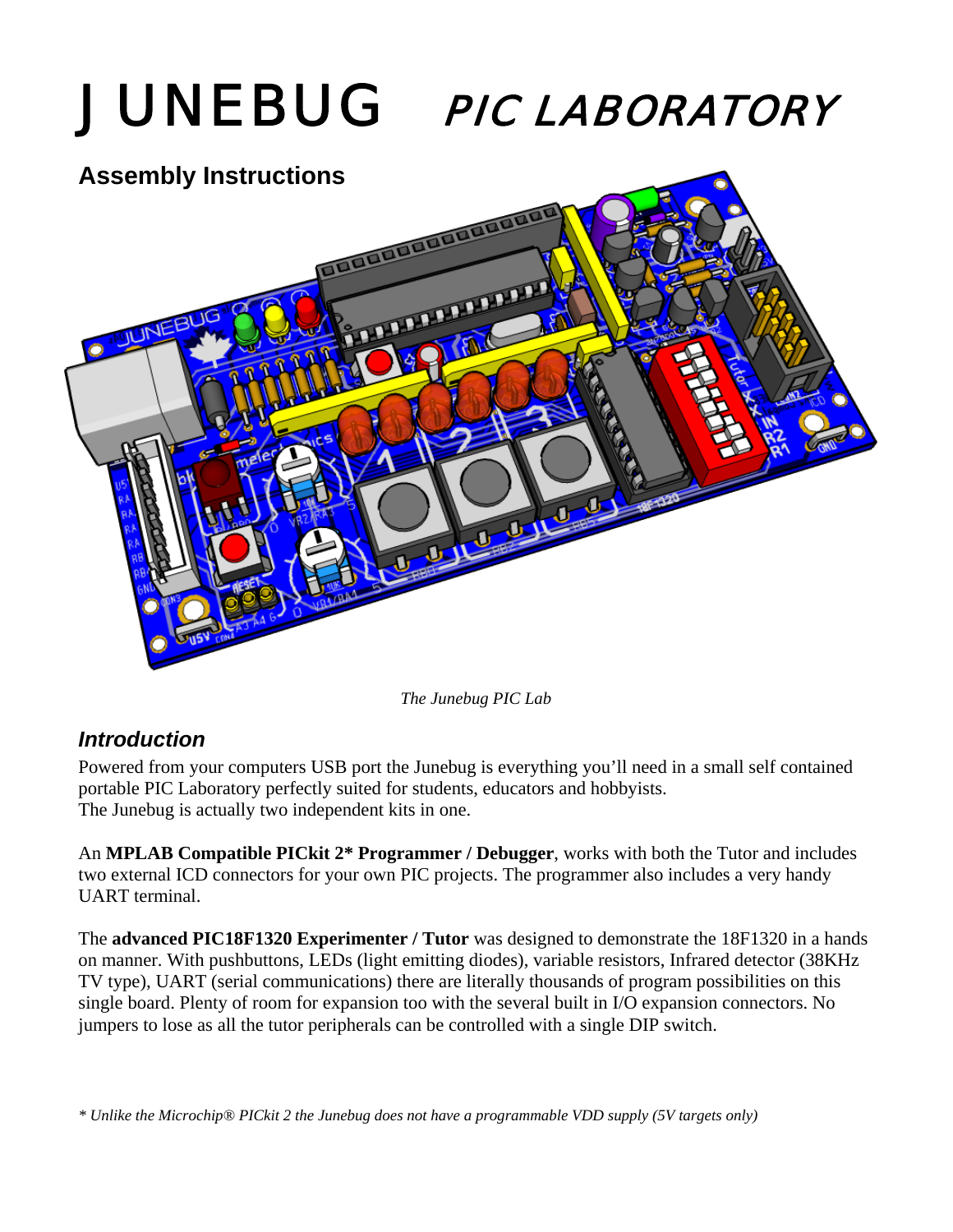# *The Junebug PIC Lab Overview*



# **PICKit 2 Compatible Programmer / Debugger & UART tool**

- 1. USB-B connector, provides power and communication for the Junebug, Tutor & target projects
- 2. Programmer status Power, Target Power & Busy
- 3. PIC18F2550 preprogrammed with .hex
- 4. 18F2550 ICP, expansion & PK2 compatible
- 5. Tutor mode switch see page 6 for details
- 6. ICD programming / debugging connector  $(2x5$  type) *\*Typical ICD cable pictured right*  $\rightarrow$

### **PIC18F1320 Tutor / Trainer**

- 7. USER I/O connector U5V, RA1, RA2, RA3, RA4, RB1(TX), RB2(RX), GND
- 8. 38KHz Infrared detector / demodulator enable with DIP switch IR IN
- 9. Reset or RA5
- 10. CON4 A3,A4,GND socket designed for iButton® / 1-wire®, and various small parts
- 11. VR1 & VR2 variable resistors on RA1 & RA3 (DIP switch selectable)
- 12. Six multiplexed LEDs
- 13. Pushbuttons on RB0, RB2 & RB5
- 14. PIC18F1320 for user programs and software development
- 15. CON5 designed for buzzers, servo motors, PWM and general I/O

Located on the left of the Junebug; it makes some of the 18F1320 pins available for your own projects. It also gives you access to your computers USB power supply but keep in mind only 100ma is available from the USB port. If you need more, most powered USB hubs will supply 500ma to the Junebug and your target projects. Do not supply current / voltage to the U5V pin it *is a 5V source*.

*\*The ICD cable must be short to avoid communication errors with the target PIC, usually less than 8" (20cm)* 



一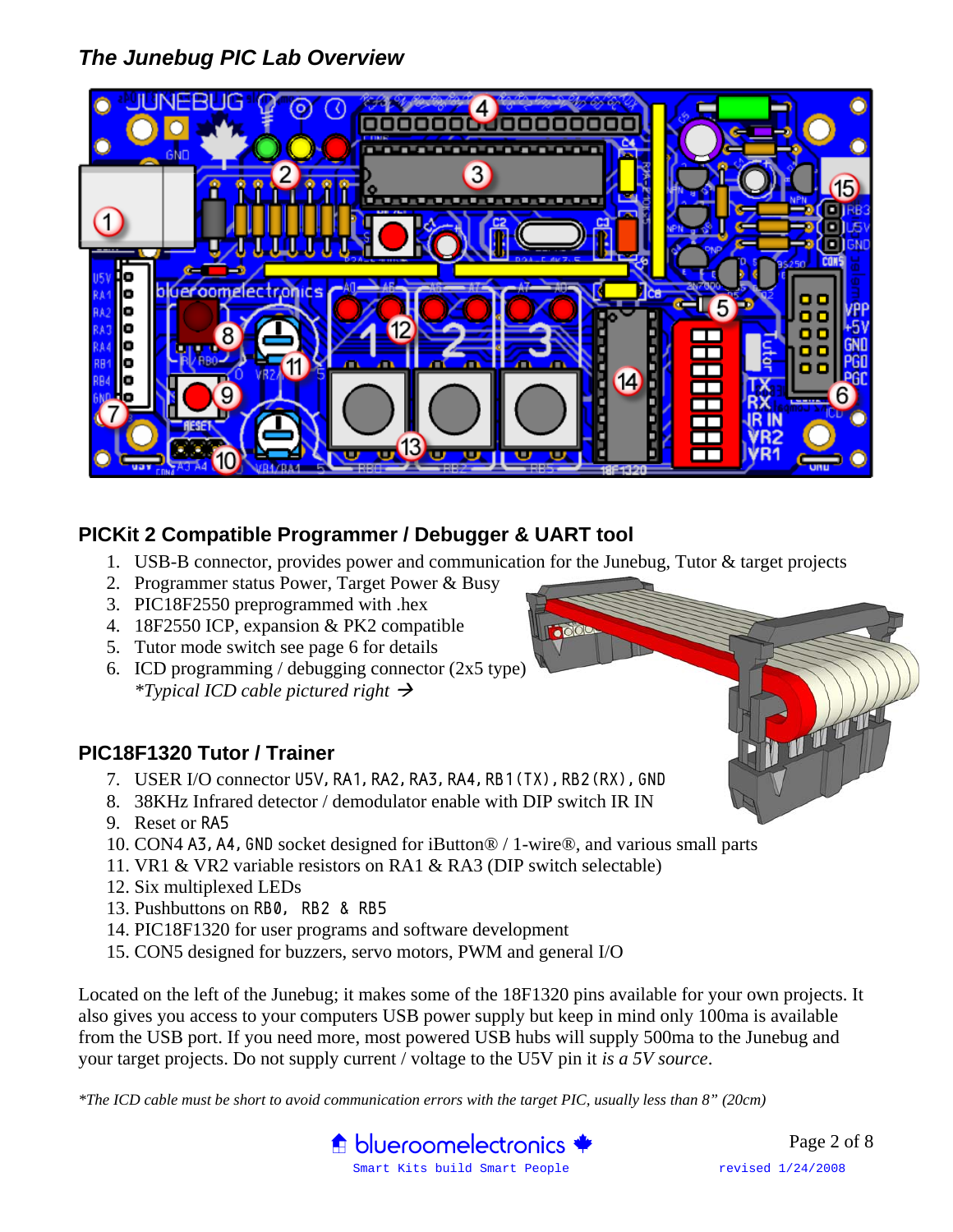### **Necessary Tools** *(not included in kit)*

As with any electronic kit the following tools are essential:

- Low wattage fine tip soldering iron <50W
- Resin core solder
- Wire cutters or side cutters (small)
- Needle nose pliers (small)
- Slotted screwdriver (small)
- Phillips screwdriver (small)
- Multimeter (this really is a must for any electronics project)

# **Assembly**

Traditionally it's easiest to assemble a circuit board with the lowest profile and/or smallest parts first.

Install resistors R4 thru R16 Small signal diodes D1 & D3 (Red 1N4148) Schottky diode D2 (1N5817) *Note: diodes use a colored band to denote polarity*  Ferrite bead FB1 and 680uH inductor L1 SIP resistors R1 (10K), R2 (100ohm) & R3 (4.7K) Capacitors C2, C3, C4, C6 & C8 Crystal Y1 *(a spacer is optional but recommend)* IC socket for U1 & U2 *(notice notch orientation)* Transistors Q1, Q3, Q6 (NPN) and Q4 (PNP) MOSFETs Q2 (BS250) and Q5 (2N7000) *Note: Check the datasheet for DGS orientation*  3mm LED5 (green), LED6 (amber) & LED7 (red) 5mm or 3mm LED1 thru LED6 (red) *Note: LEDs have a flat side indicating polarity*  Momentary Pushbuttons SW1 thru SW5 Eight position DIP Switch SW6

38KHz IR detector IR1 *(carefully bend leads before installing)* 

Variable Resistors VR1 & VR2

Electrolytic Capacitors C1, C5 & C7 *(Note: polarity indicator; usually a white stripe indicating negative)*  All remaining parts including connectors CON1 thru CON8 *(take your time soldering the USB GND lugs)* 

# **Initial Testing**

Connect the Junebug to your computers USB port, the green power LED should glow.

If you have a voltmeter check for approximately 5V between U5V and GND

# **Final Assembly**

Make sure the board is unpowered then install U1 & U2. Note their orientation before inserting. *Optionally you can install small wire loops for attaching alligator clips using left over resistor leads.* 

Your kit includes a pre-programmed PIC18F2525 (PK2V021000.HEX) the firmware is automatically updated by MPLAB when needed. If you have a problem with the firmware holding down SW5 (directly below the 18F2550 while you connect the USB cable should initiate the bootloader (busy LED flashing) Run either the PICkit 2 or MPLAB software to initiate a reinstall of the Junebug (PICkit 2) firmware.

There's a demo program "Junebug LED Demo" near the end of this document for testing the LEDs.







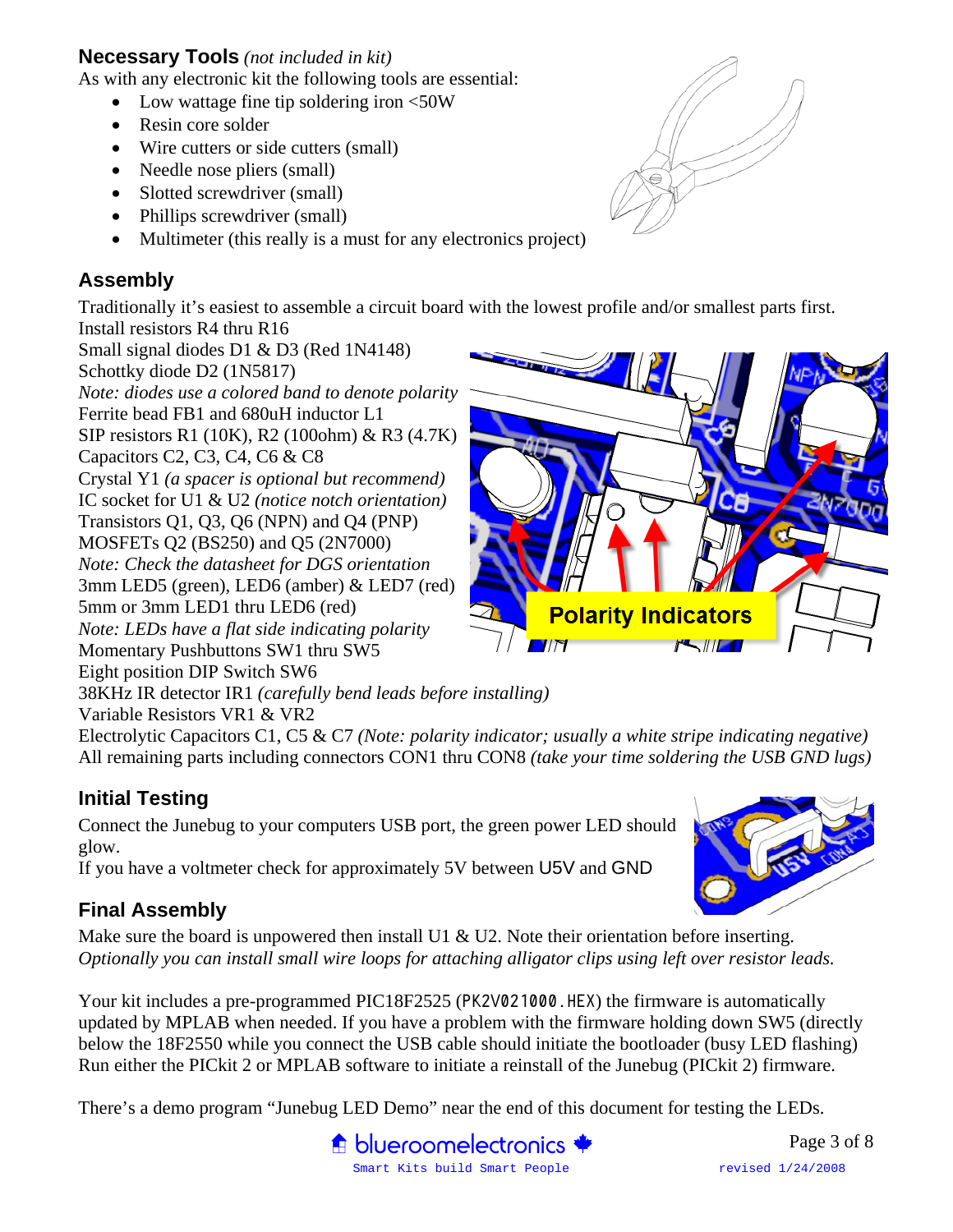### **Parts List JUNEBUG**

### *Capacitors*

| 2           | C2, 3 | 22pF ceramic                   |
|-------------|-------|--------------------------------|
| $2^{\circ}$ | C4,8  | 0.1uF monolithic               |
|             | C6.   | 0.47uF monolithic              |
|             | C.7   | 4.7uf 6.3V radial electrolytic |
|             | C 1   | 22uF 25V radial electrolytic   |
|             | r5    | 100uF thru 220uF               |
|             |       |                                |



#### *Resistors ¼W*

|                | R2                                | 100 x 5  | SIP 10pin 5 independent resistors |
|----------------|-----------------------------------|----------|-----------------------------------|
| $\mathbf{1}$   | R3                                | 4.7K x 5 | SIP 10pin 5 independent resistors |
| $\mathbf{1}$   | R1                                | 10K x 5  | SIP 10pin 5 independent resistors |
| $\overline{3}$ | R9, 11, 12                        | 100      | Brown, Black, Brown, Gold         |
| $\overline{4}$ | R8, 13, 14, 17                    | 330      | Orange, Orange, Brown, Gold       |
| $\overline{3}$ | R4, 5, 10                         | - 1K - 1 | Brown, Black, Red, Gold           |
| $\mathbf{1}$   | R6                                | 2.7K     | Red, Yellow, Red, Gold            |
| $\mathbf{2}$   | R <sub>15</sub> , 16              | 22K      | Red, Red, Orange, Gold            |
| $\mathbf{1}$   | R7                                | 100K     | Brown, Black, Yellow, Gold        |
| $\mathbf{2}$   | VR <sub>1</sub> , VR <sub>2</sub> | 10K -    | 10K Trimmer potentiometers        |

# *Semiconductors*

| 2 | D1, 3               | 1N4148 Small Signal Diode                            |
|---|---------------------|------------------------------------------------------|
|   | D2                  | 1N5817 Schottky Diode                                |
|   | IR1                 | TSOP34838 38KHz IR detector Vishay                   |
| 6 | LED1, 2, 3, 4, 5, 6 | 3mm or 5mm RED LED                                   |
|   | LED7                | 3mm GREEN LED                                        |
|   | LED <sub>8</sub>    | 3mm YELLOW LED                                       |
|   | LED <sub>9</sub>    | 3mm RED LED                                          |
|   | Q1, 3, 6            | 2N3904 NPN (EBC)                                     |
|   | Q4                  | 2N3906 PNP (EBC)                                     |
|   | Q5                  | 2N7000 N-Channel 200ma MOSFET                        |
|   | Q2                  | BS250P P-Channel 230ma MOSFET                        |
|   | U1                  | PIC18F2550 (programmed with PK2V021000.HEX firmware) |
|   | U2                  | PIC18F1320 (Tutor)                                   |
|   |                     |                                                      |

# *Switches*

| 3 | SW1, 2, 3 | Pushbutton (Small or Large 450-1131-ND see text) |  |
|---|-----------|--------------------------------------------------|--|
|   | SW4.5     | Small pushbutton (450-1173-ND)                   |  |
|   | SW6       | DIP Switch 8 position                            |  |

# *Connectors*

|   | CONT |
|---|------|
| 1 | CON2 |
| 1 | CON4 |
| 1 | CON7 |
| 1 | CON8 |
| 1 | CON6 |
|   |      |

RA USB B connector<br>ICD 2x5 PCB Male Shrouded 3pin machine socket RA3, RA4, GND 1 CON7 3pin header RB3,+5V,GND 1 CON8 8pin Molex connector +5V,RA1,RA2,RA3,RA4,RB1/TX,RB4/RX,GND 1 CON6 16pin header for 18F2550 (pins 11 thru 16 are PICkit2 compatible) RE5,U5V,GND,RB7,RB6,RB1,RB0,RC7,RC6,RC2,VPP,+5V,GND,PGD,PGC,AUX

ላለሌ

٨M,

ላለለ

w.

# *Miscellaneous*

| FR <sub>1</sub> | Ferrite Bead               |
|-----------------|----------------------------|
|                 | 680uH inductor             |
|                 | 20MHz Crystal low profile, |

# *Optional Accessories*

| Enclosure | Polyview LAB-EASY BT-04 or four rubber feet |  |  |
|-----------|---------------------------------------------|--|--|
| Insulator | crystal insulator for Y1                    |  |  |



**WV**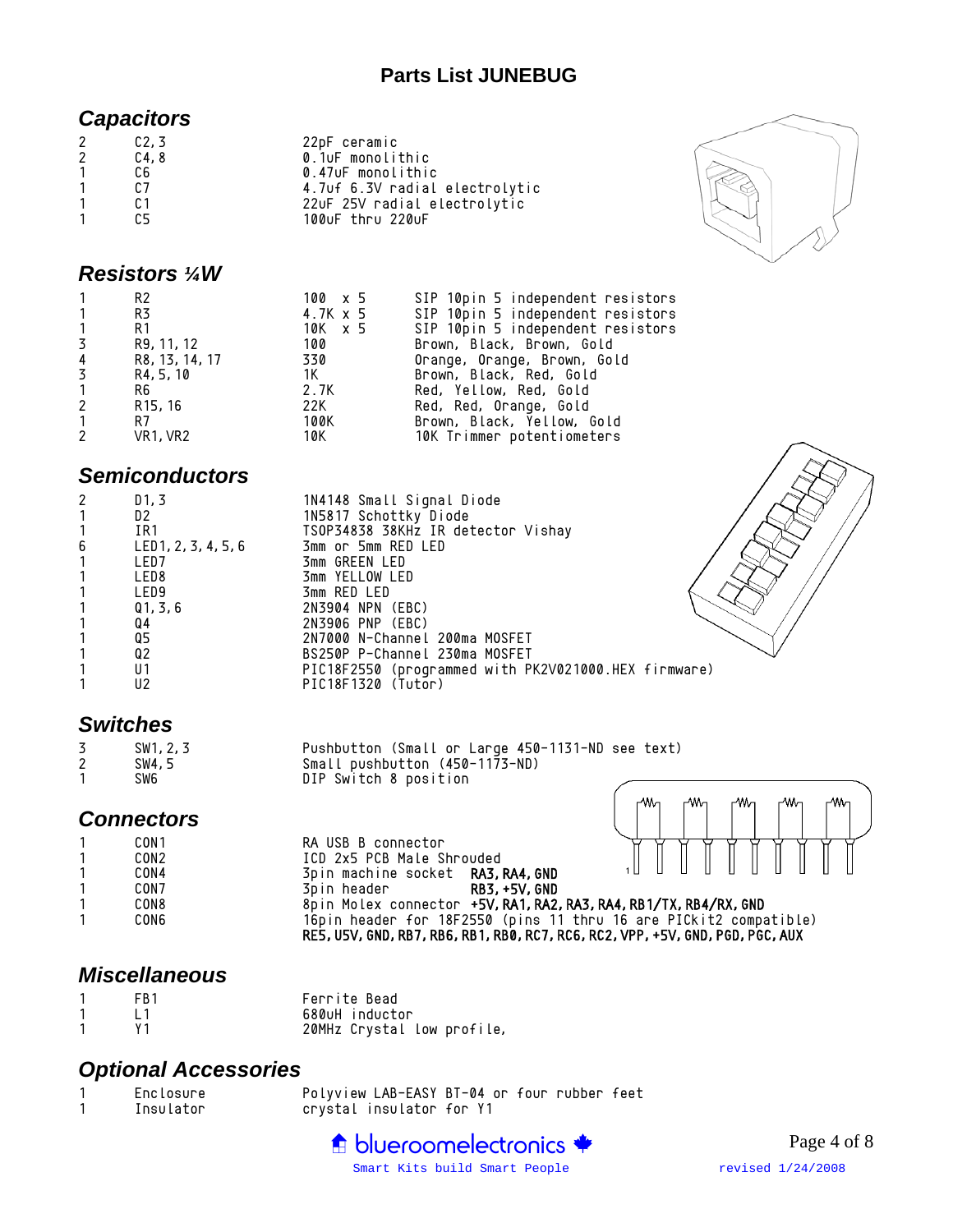

*Complete schematic for Junebug showing both Programmer (top) & 18F1320 Tutor (bottom)* 

#### *Notes:*

**U5V** indicates the power is continously supplied by your computers USB port, this is normally limited to approximately 100ma. Using a powered USB hub can increase the available current 500ma. **+5V** indicates a switched power supply controlled by the Junebug.

> **A** blueroomelectronics Smart Kits build Smart People revised  $1/24/2008$

Page 5 of 8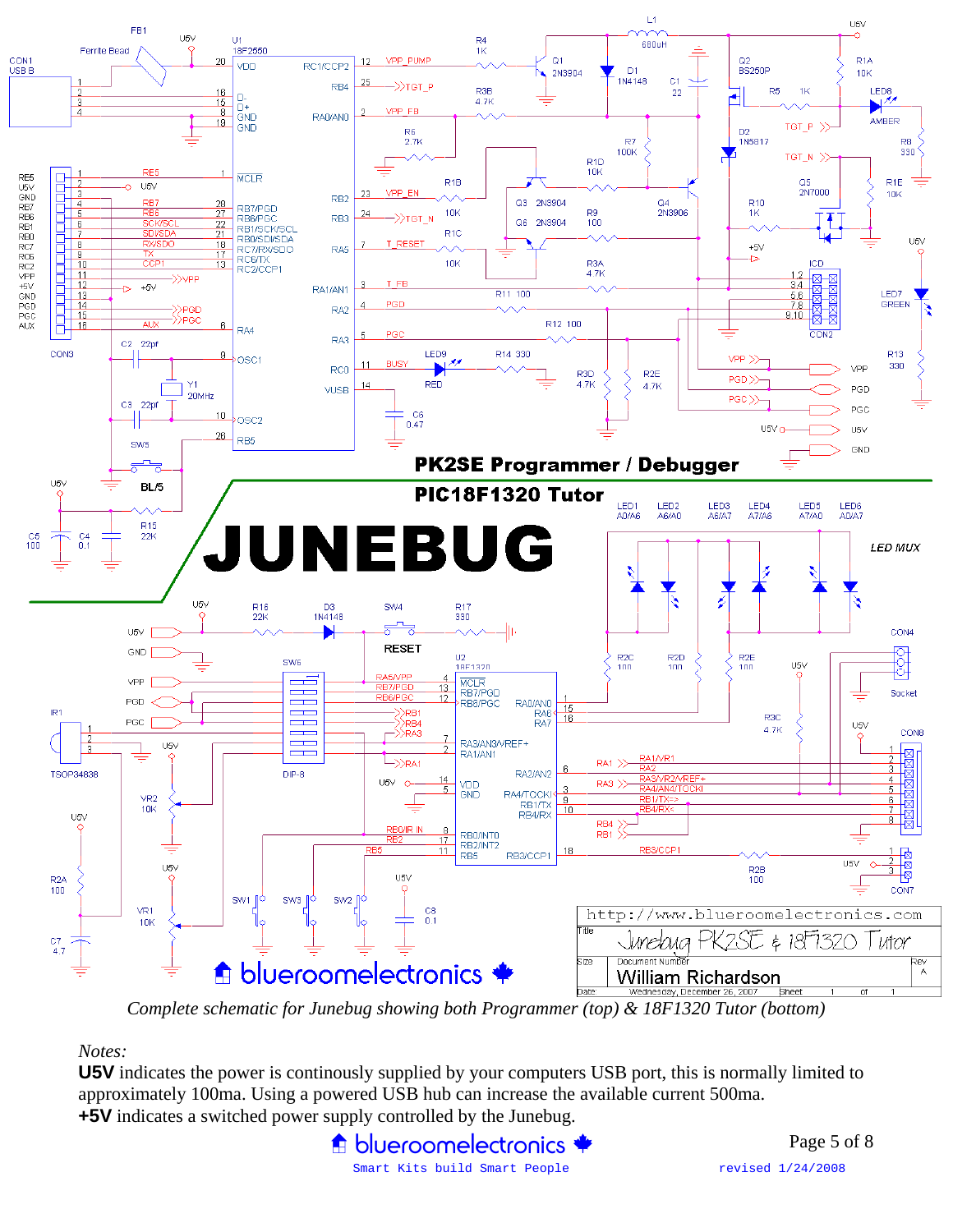# *DIP Switch functions (SW6)*

Junebugs Tutor has an eight position DIP switch (shown in Tutor default mode)

Switch functions from 1-8 (top to bottom) *enable = on / right, disable = off / left*  SW6-1 Tutor (PK2 controls 18F1320 MCLR), free running mode & *SW5 RESET* SW6-2 Tutor (PK2 controls 18F1320 PGD) SW6-3 Tutor (PK2 controls 18F1320 PGC) SW6-4 TX Uses PGD for PICkit 2 UART test mode (PICkit 2 software) SW6-5 RX Uses PGC for PICkit 2 UART test mode (PICkit 2 software) SW6-6 IR IN (38KHz IR) receiver on, *Pushbutton 1 is always enabled*  SW6-7 VR2 (0-5V pot) or USER port RA3 I/O SW6-8 VR1 (0-5V pot) or USER port RA1 I/O

Reset switch SW4 will function when SW6-1 is off. Remember you can control reset via MPLAB.

# *Required Software (free download from http://www.microchip.com)*



fit blueroomelectronics

- Personalization (you can name your Junebug)
- 

Smart Kits build Smart People **revised** 1/24/2008 Page 6 of 8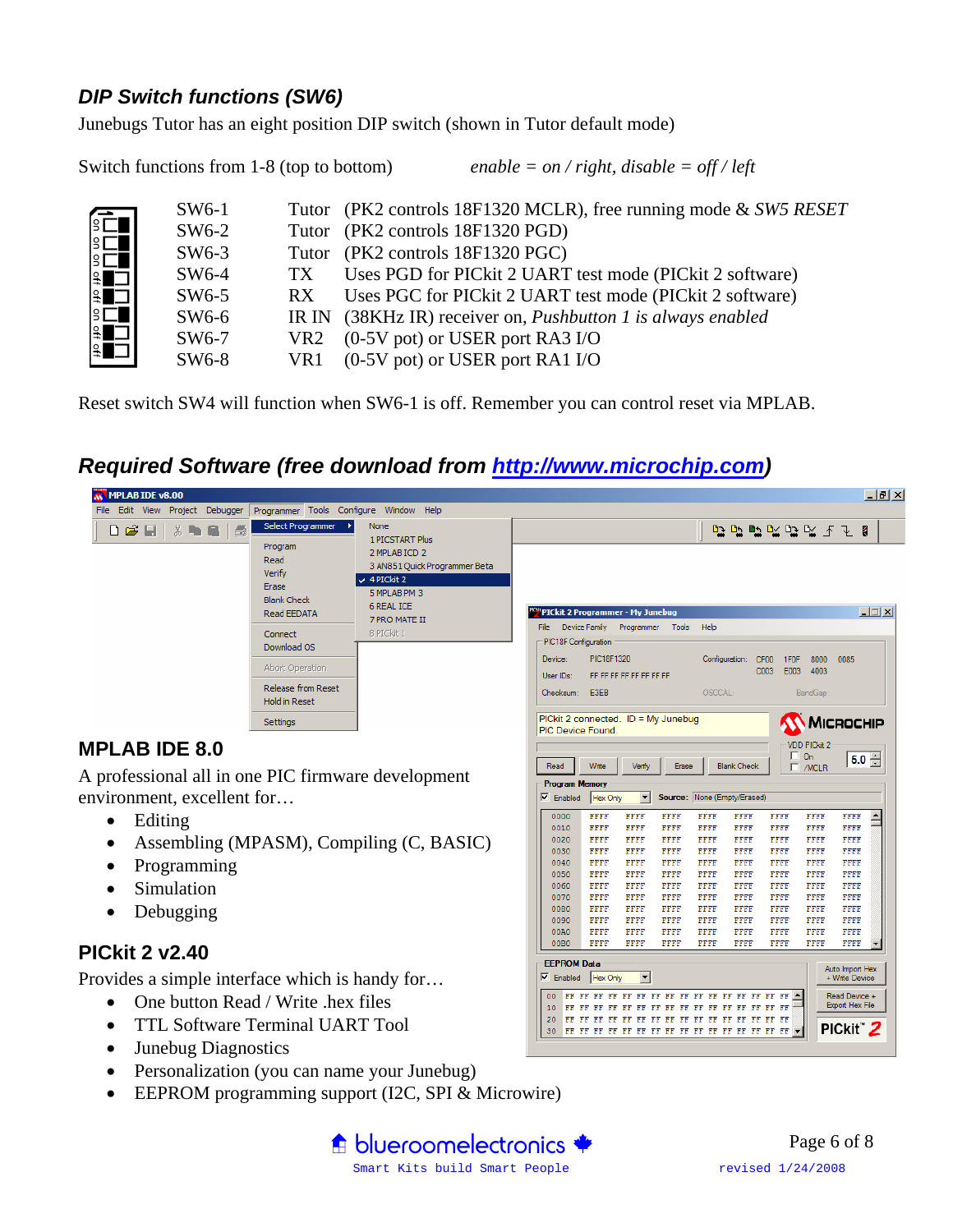# **Troubleshooting the Junebugs USB connection**

If you get this error when running the PICkit 2 standalone software, here are a couple of quick tests. "PICkit 2 not found. Check USB connections and use Tools->Check Communication to retry."

- 1. Check for 5V across the test points U5V and GND
	- *Check your solder connections, USB (CON1) & Ferrite Bead (FB1)*
- 2. Hold SW5 down when plugging in the Junebug to the USB port
	- *If the BUSY LED does not flash then check the crystal (Y1)*
- 3. Check for 3.3V across the 0.47uf capacitor (C6)
	- The preprogrammed 18F2525 may be blank or defective, contact your supplier for replacement

# **Junebug LED Demo**

```
; *** Junebug 18F1320 LED sequencer demo *** 
; Flashes LEDs1 thru 6 from left to right forever 
; DIP Switch (SW6) must have TUTOR on (SW6-1,2,3) all other switches off 
        list p=18F1320 
        include <p18F1320.inc> 
        CONFIG OSC = INTIO2, WDT = OFF, LVP = OFF 
LED macro x,y ; MACRO LED \langle PORTA\rangle, \langle TRISA\ranglemovlw x<br>movwf LATA
       movwf LATA ; LATA = x
        movlw y 
       movwf TRISA ; TRISA = y
        call Delay ; call the Delay subroutine 
        endm ; end macro 
                                  , delay loop counter
        org 0 ; reset vector 
 bsf ADCON1, 0 ; make RA0 digital 
LED1 LED b'00000001', b'10111110' ; LED <PORTA>, <TRISA> 
LED2 LED b'01000000', b'10111110' ; LED <PORTA>, <TRISA> 
LED3 LED b'01000000', b'00111111' ; LED <PORTA>, <TRISA> 
LED4 LED b'10000000', b'00111111' ; LED <PORTA>, <TRISA> 
LED5 LED b'10000000', b'01111110' ; LED <PORTA>, <TRISA> 
LED6 LED b'00000001', b'01111110' ; LED <PORTA>, <TRISA> 
       LED b'00000001', b'01111110' ; LED \langle PORTA \rangle, \langle TRISA \rangle<br>goto LED1Delay decfsz Count, f ; decrement Count and skip when zero
        goto $-2 ; not zero? repeat 
       return ; return
        END
```